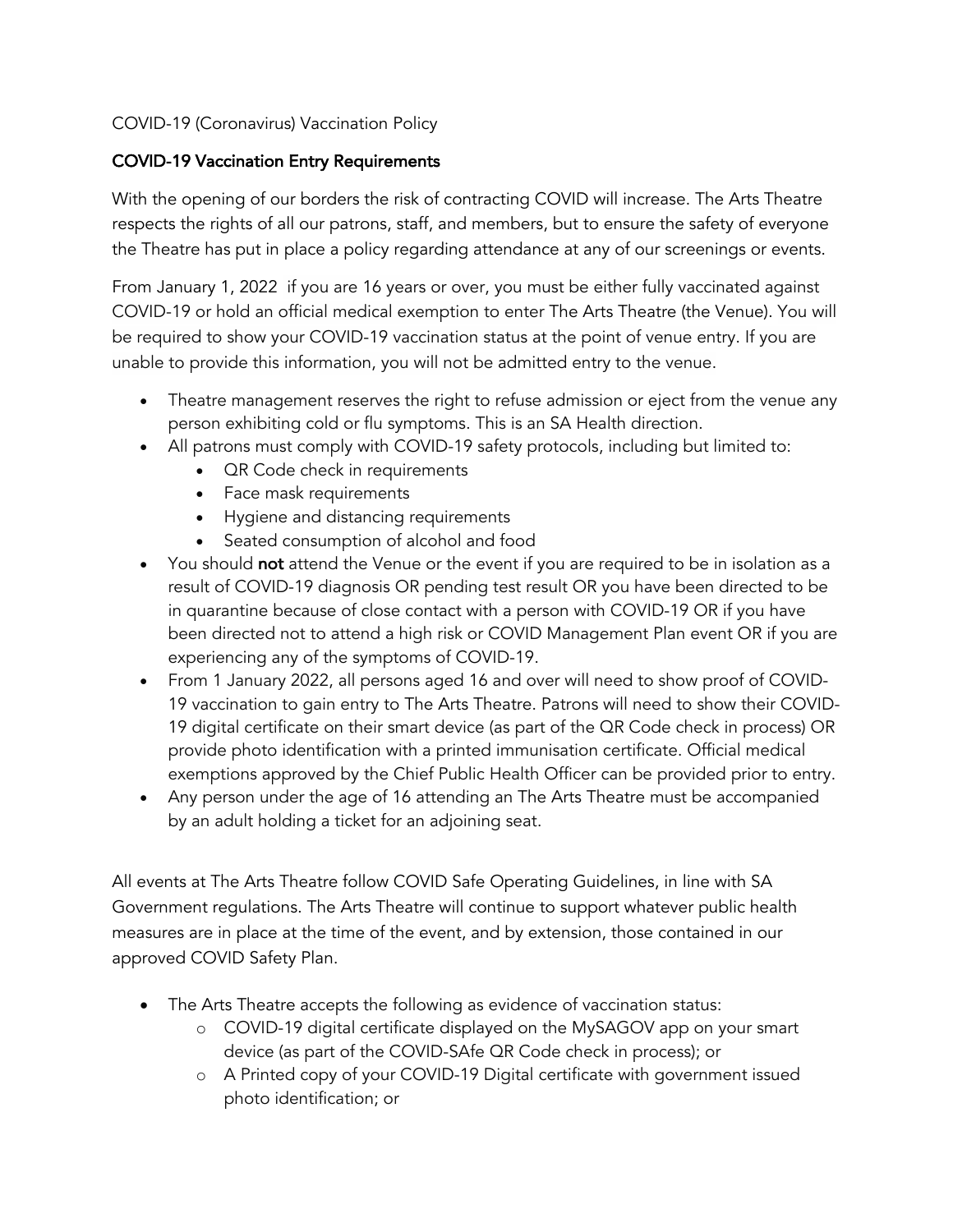o Official medical exemption from COVID-19 vaccination approved by the Chief Public Health Officer with government issued photo identification.

The Arts Theatre encourages all our stakeholders to follow State and Federal Government advice and receive the COVID vaccination.

# Current COVID-19 (Coronavirus) Guidelines

### Updated 7 December 2021

The health and wellbeing of our staff, casts and patrons remains our top priority. We have a duty of care to provide a safe environment for everyone who attends The Arts Theatre and undertake to do all that is necessary to restrict the spread of COVID-19 and protect the vulnerable in our community.

We actively monitor the situation regarding COVID-19 and follow the latest advice and guidelines issued by SA Health, the Australian Department of Health and the World Health Organisation.

Currently, South Australia is subject to Level 1 restrictions (with some additional restrictions) \*. Current restrictions include the following measures:

- QR code check in requirements
- Density requirement of no more than 3 people per 4 square metres for seated activities, and no more than 1 person per 2 square metres for non-seated activities
- Physical distancing requirements
- For select indoor events, seated food and beverage consumption only
- Masks are to be worn in shared indoor public places unless one of the following applies
	- o You have a medical exemption and can produce evidence of such upon request
	- o The ability to see the mouth is essential for communication, such as to enable communication by or with any patron who is deaf or hard of hearing
	- o You are consuming food or drink
	- o You are under 12 years of age
	- o in circumstances where removal of the mask is lawfully required for identification purposes
	- o if the person is carrying out functions as an authorised worker and it is not possible to properly carry out those functions with a mask on.

*\*Restrictions will be reviewed on a regular basis and are subject to change.*

# COVID Safe Measures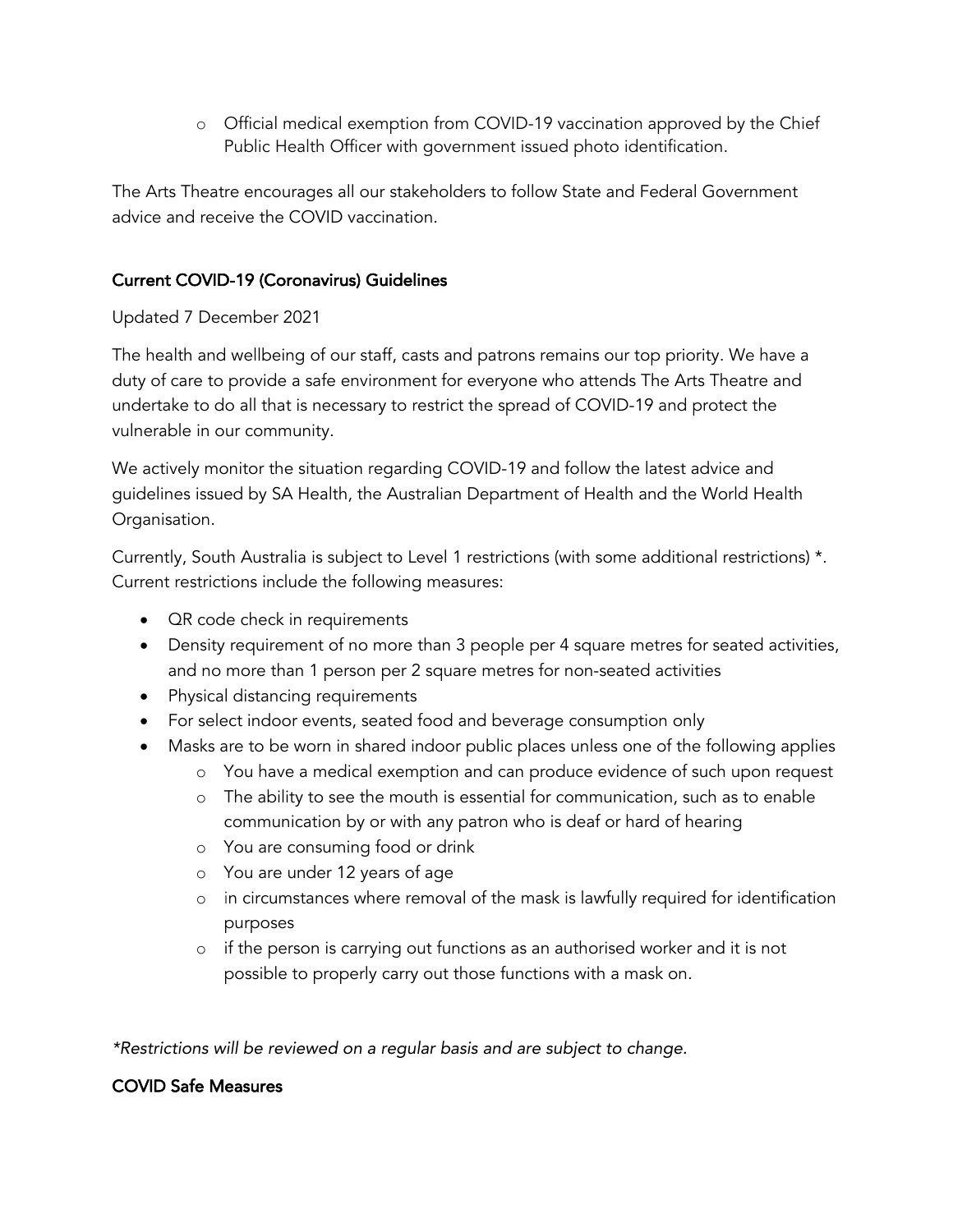To provide confidence and ensure a safe environment for visiting patrons, clients and staff, we have a COVID Safety Plan in place, which includes the following dedicated measure:

COVID Safe training & education completed by the designated COVID marshal

- Increased frequency and intensity of cleaning and disinfecting, with emphasis on high volume areas and touch points
- Physical distancing protocols
- COVID Safe food and beverage service
- Contact tracing protocols
- COVID related signage across the venue

If you are attending an upcoming event at The Arts Theatre we ask that you please play your part and help us be COVID Safe by practicing proper hand hygiene; adhering to physical distancing by maintaining 1.5m from others at all times, and staying home if you feel unwell.

You acknowledge that patrons not adhering to these requirements may be in breach of directions issued by the State Coordinator for which penalties may apply.

- You acknowledge that The Arts Theatre may be required to collect contact tracing information from you and each member of your booking party when you and they attend the Venue. This includes the first name and phone number of each person who attends the Venue including children and babies. You must communicate this requirement to each member of your booking party before they attend the Venue.
- You agree to provide us with any information we are required to collect for contract tracing purposes. The purpose of collecting this information is to assist any contact tracing in the event of an outbreak or potential exposure to someone with COVID-19 at the Venue. You acknowledge that we may disclose contact tracing information to health authorities or as otherwise required or authorised by law. You acknowledge that we may retain the information for 28 days (or such longer period as required by law), after which time it will be deleted or destroyed. While we hold the information, we will take all reasonable steps to keep your contact tracing information secure and free from unauthorised access or use.
- You and your booking party may be refused entry or required to leave the Venue or event if you or they:
	- o refuse to verify your COVID-19 vaccination status.
	- o Are unable to demonstrate to the satisfaction of The Arts Theatre that you or they have received two or more doses of an approved COVID-19 vaccine (or have a valid medical exemption).
	- o refuse to comply with any COVID-19 safety protocols or requirements notified to you by The Arts Theatre.